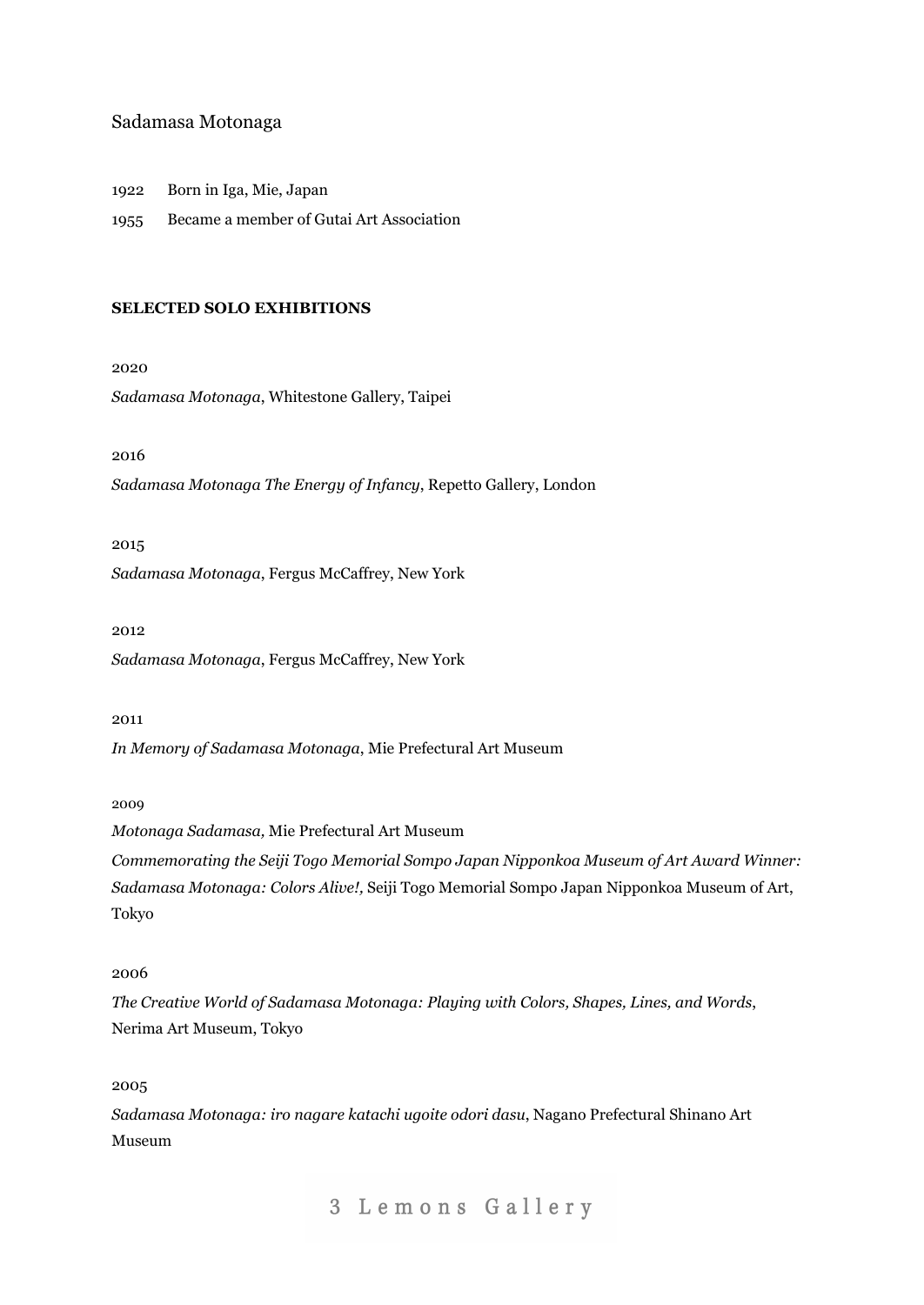*Sadamasa Motonaga- Moving and Dancing Colors, Streams, and Shapes*, Hiroshima City Museum of Contemporary Art, Hiroshima

## 2002

*Sadamasa Motonaga*, Otani Memorial Art Museum, Nishinomiya *Sadamasa Motonaga New Works*, Gallery Ashiya

#### 1999

*Sadamasa Motonaga Theatrical Spaces*, Kobe Shinbun Matsukata Hall

#### 1991

*Sadamasa Motonaga,* Mie Prefectural Art Museum

## 1990

*Sadamasa Motonaga Takashimaya Art Gallery*, Namba Takashimaya Department Store, Osaka

## 1985

*The World of Sadamasa Motonaga: His Informel period,* Hyogo Prefectural Museum of Art

#### 1963

*Sadamasa Motonaga,* Tokyo Gallery, Tokyo, Japan

#### 1961

*Sadamasa Motonaga,* Tokyo Gallery, Tokyo, Japan *Motonaga First One-man Exhibit,* Martha Jackson Gallery, New York

## **SELECTED GROUP EXHIBITIONS**

2021 *STEPS AHEAD: Recent Acquisitions,* Artizon Museum, Tokyo

2020

*Super Leisure Lifestyle Show,* Kaohsiung Exhibition Center, Kaohsiung *Gutai on Paper*, AKI Gallery, Taipei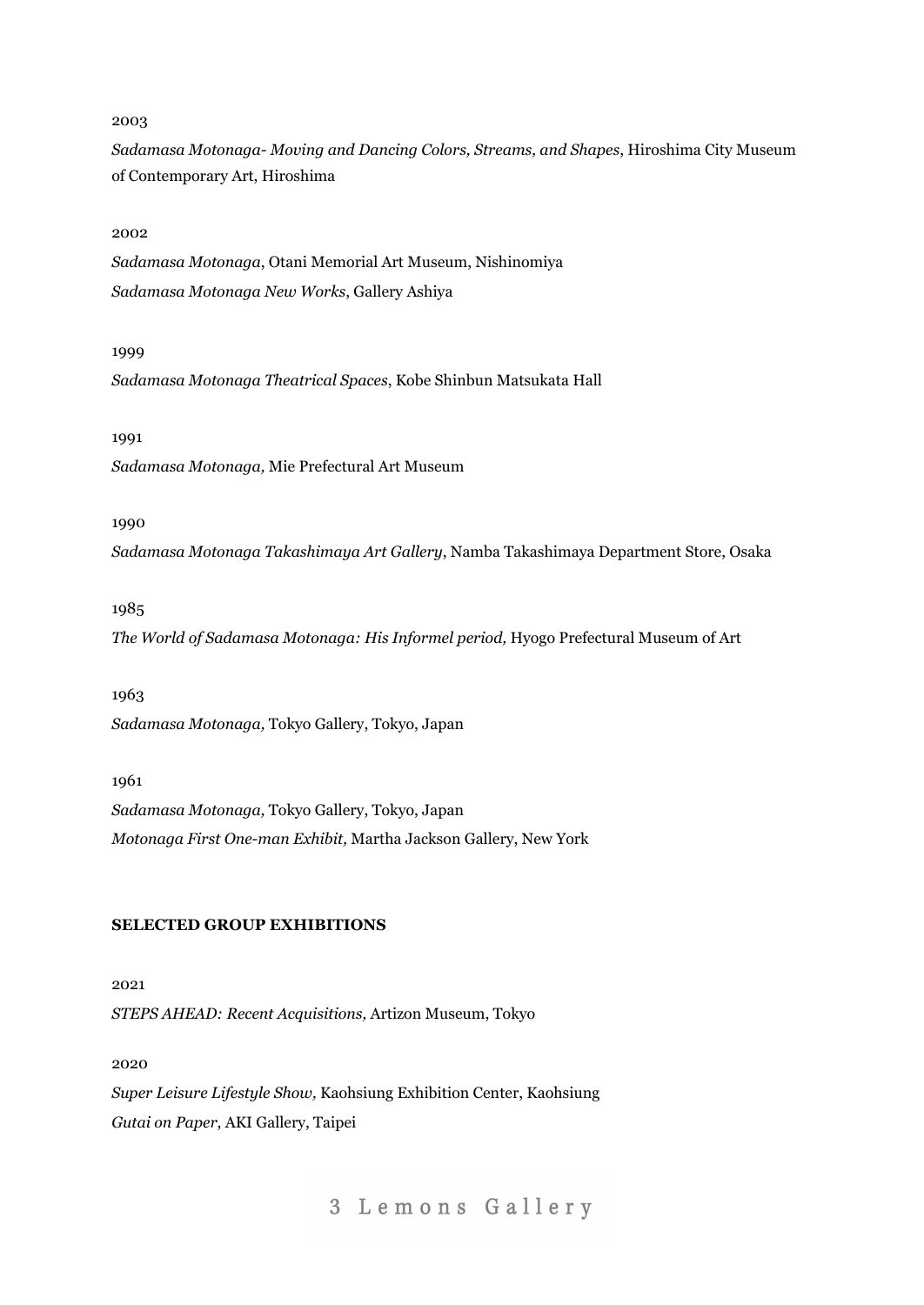*Gorgeous Starry Sky Exhibition of paper and print works by Contemporary Japanese masters*, Suomei Gallery, Shanghai *Gutai on Paper*, Aki Gallery, Taipei *Gallery Collection*, Whitestone Gallery, Hong Kong *Tokyo Gallery 70th Anniversary (Part 1 and 2)*, Tokyo Gallery, Tokyo *Gutai*, Hyogo Prefectural Museum of Art, Kobe *The Sky as a Studio: Yves Klein and His Contemporaries,* Centre Pompidou-Metz

## 2019

*We Were Always Here Japanese-american Post-war Pioneers Of Art*, [Heather](http://www.artnet.com/galleries/heather-james-fine-art/) James Fine Art, San Francisco

## 2018

*Gutai and further*, Aki Gallery, Taipei Gutai-Jin, Whitestone Gallery, Hong Kong *The Myriad Forms of Visual Art*, The National Museum of Art, Osaka *Gutai: L'Espace et Le Temps,* Musée Soulages, Rodez *Modern Art Revisited: From the Collection of Fukuoka Art Museum,* Hiroshima MOCA

## 2017

*GUTAI-Our Spirit is Free*, Aki Gallery, Taipei *The Creative Act: Performance, Process, Presence,* Minaret Al Saadiyat, Abu Dhabi

## 2016

*Postwar: Art Between the Pacific and the Atlantic, 1945-1965,* Haus der Kunst, Munich

## 2015

*Sadamasa Motonaga and Etsuko Nakatsuji*, Yoshiaki Inoue Gallery, Osaka *Between Action and the Unknown: The Art of Kazuo Shiraga and Sadamasa Motonaga,* Dallas Museum of Art

## 2014

*Between Action and the Unknown: The Art of Kazuo Shiraga and Sadamasa Motonaga,* Dallas Museum of Art, USA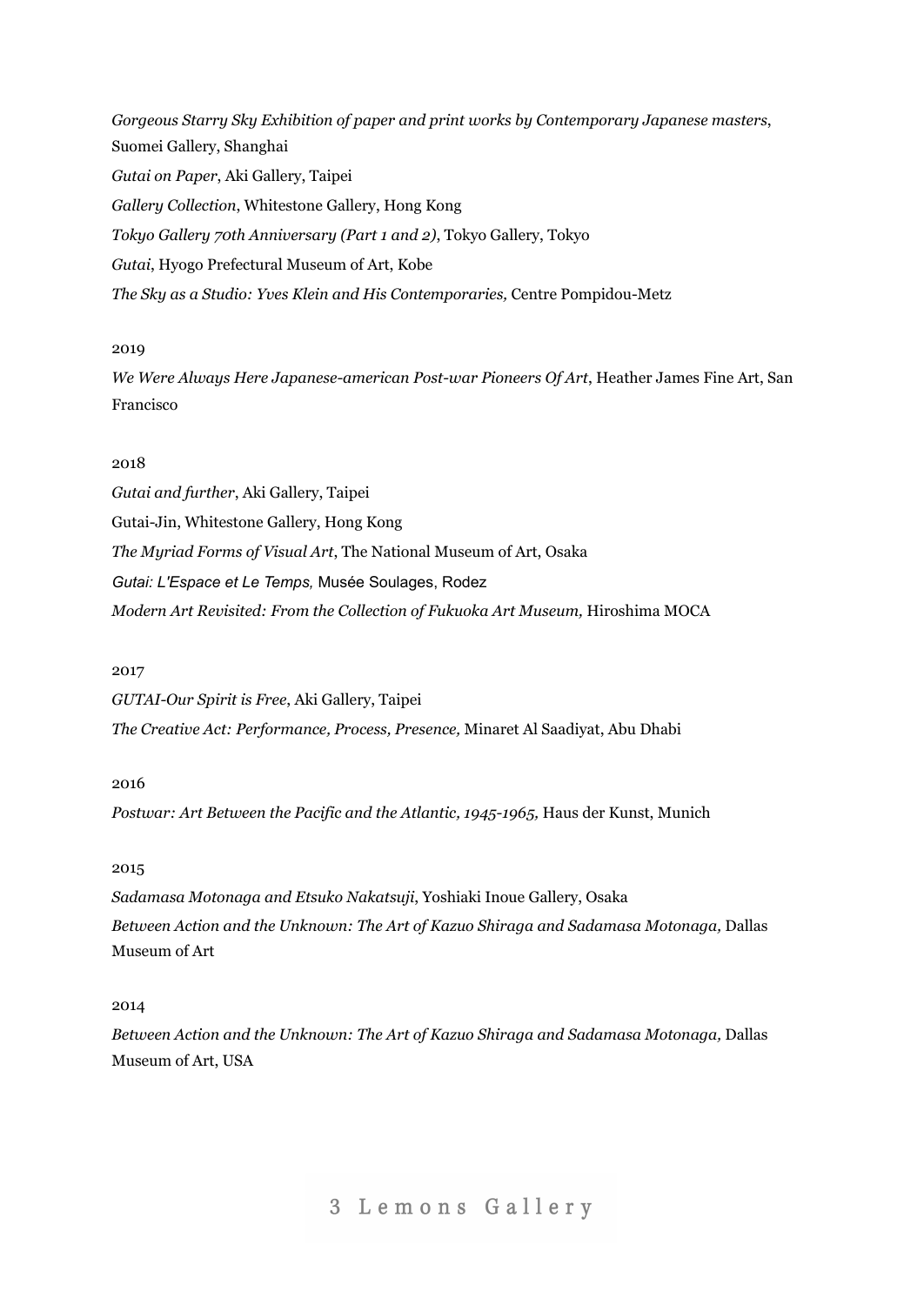*Gutai: Splendid Playground*, Guggenheim Museum, New York *Parallel Views: Italian and Japanese Art from the 1950s, 60s, and 70s,* The Warehouse, Dallas

#### 2012

*Explosion! Painting as Action*, Moderna Museet, Stockholm *Gutai: The Spirit of an Era*, The National Art Center, Tokyo *Tokyo 1955–1970: A New Avant-Garde*, Museum of Modern Art, New York *A Visual Essay on Gutai,* Hauser & Wirth, New York

### 2011

*Nederlandse avant-garde in een internationale context, 1961 -1966*, Stedelijk Museum Schiedam, Amsterdam

#### 2009

*53rd Venice Biennale Venice*, Italy

#### 2008

*Exchange Year of Japan-Brazil: Art Connected through Journey: Exchange Exhibition of Hyogo Prefectural Museum of Art and Museo Oscar Niemeyer,* Hyogo Prefectural Museum of Art, Kobe; Museo Oscar Niemeyer, Rio de Janeiro

#### 2007

*Two-person exhibition : Mo-yan, Etchan, Ee-ehon no E: Original Pictures of IllustratedBooks by Sadamasa Motonaga and Etsuko Nakatsuji,* Itami City Museum of Art

## 2006

*Zero: Internationale Künstler-Avantgarde der 50er/60er,* Jahre Museum Kunstpalest, Düsseldorf, Germany

Musée d'Art Moderne de Saint-Etienne Métropole, France

#### 2004

*Gutai Retrospective – Commemorating Fifty Years Since Formation,* Hyogo Prefectural Museum of Art

*Paris-Japan in 1950s: the Youth is Unformed (Infermel),* Ohara Museum of Art, Okayama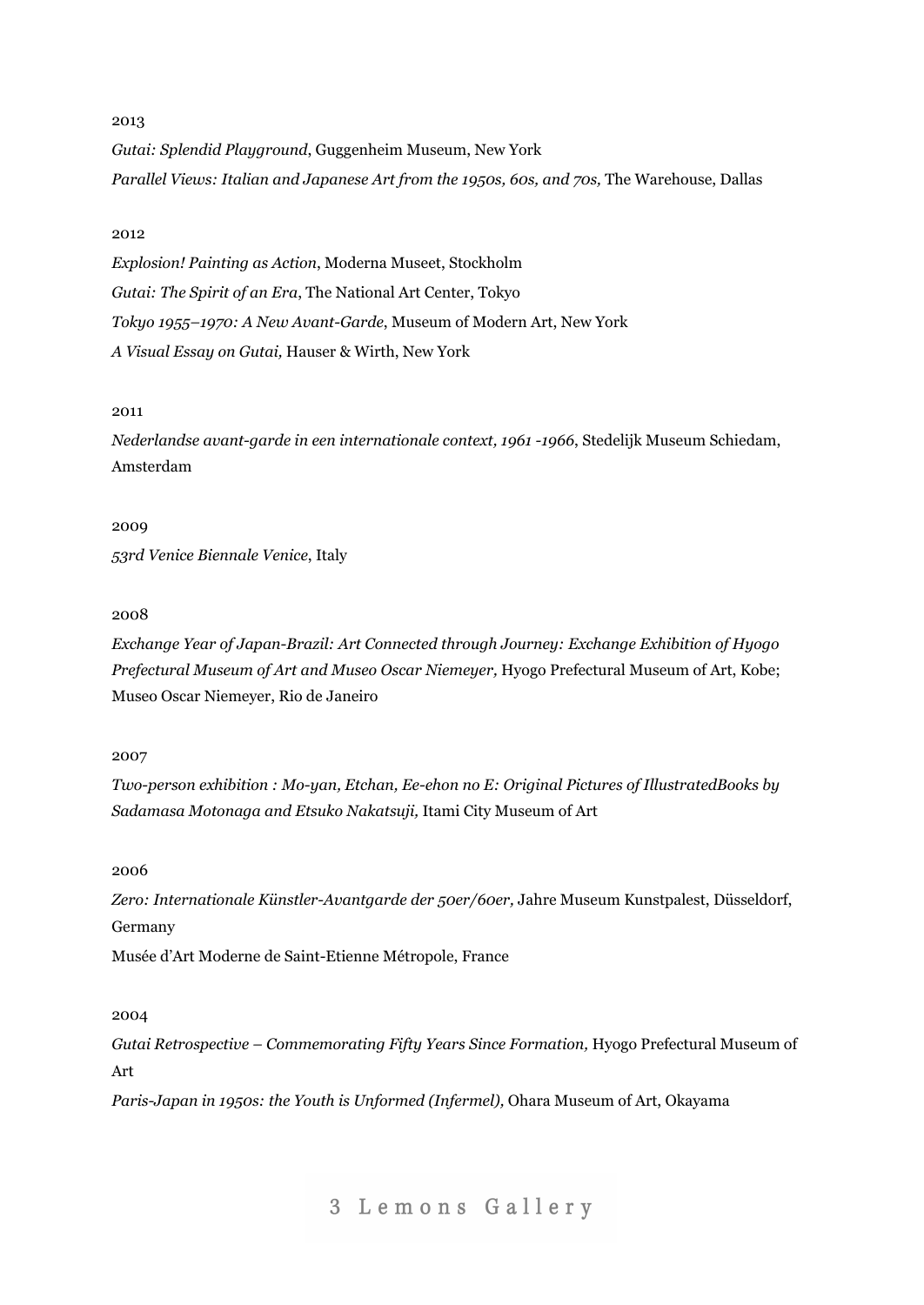*Japanese Art in the 20th Century,* Museum of Contemporary Art Tokyo

#### 1999

*Gutai,* Galerie nationale du Jeu de Paume, Paris, France

#### 1998

*Print Series Exhibition*, Gallery Ashiya

#### 1995

*Japanese Culture: the Fifty Postwar Years*, Museum of Contemporary Art, Tokyo; Hyogo Prefectural Museum of Modern Art, Kobe; Fukuoka Prefectural Museum of Art, Fukuoka *Gutai and its Age,* Hyogo Prefectural Museum of Modern Art *Gravity: Axis of Contemporary Art,* The National Museum of Art, Osaka

## 1994

*Japanese Art after 1945: Scream against the Sky,* Yokohama Museum of Art; Guggenheim Museum, New York, San Francisco Museum of Modern Art

#### 1993

*Passage to the East*, 45th Venice Biennale Venice, Italy

## 1990

*Giappone all'avanguradia: Il Gruppo Gutai negli anni cinquannta,* Galleria Nazionale d'Arte Moderna, Rome *Gutai: Japanische Avant-garde, 1954-1965,* Mathildenhöhe, Darmstadt *Gutai: The Unfinished Avant-garde Group,* Shoto Museum of Art, Tokyo

## 1986

*Japon des Avant-gardes 1910-1970,* Centre Pompidou, Paris *Relation Though Art Thailand−Japan−Germany,* National Gallery Bangkok *Art Kite,* The Miyagi Museum of Art, Sendai *Olimpiaid of Art,* Deajeon Museum of Art *1985 Action and Emotion, Paintings of the '50s: Informel, Gutai, Cobra,* The National Museum of Art, Osaka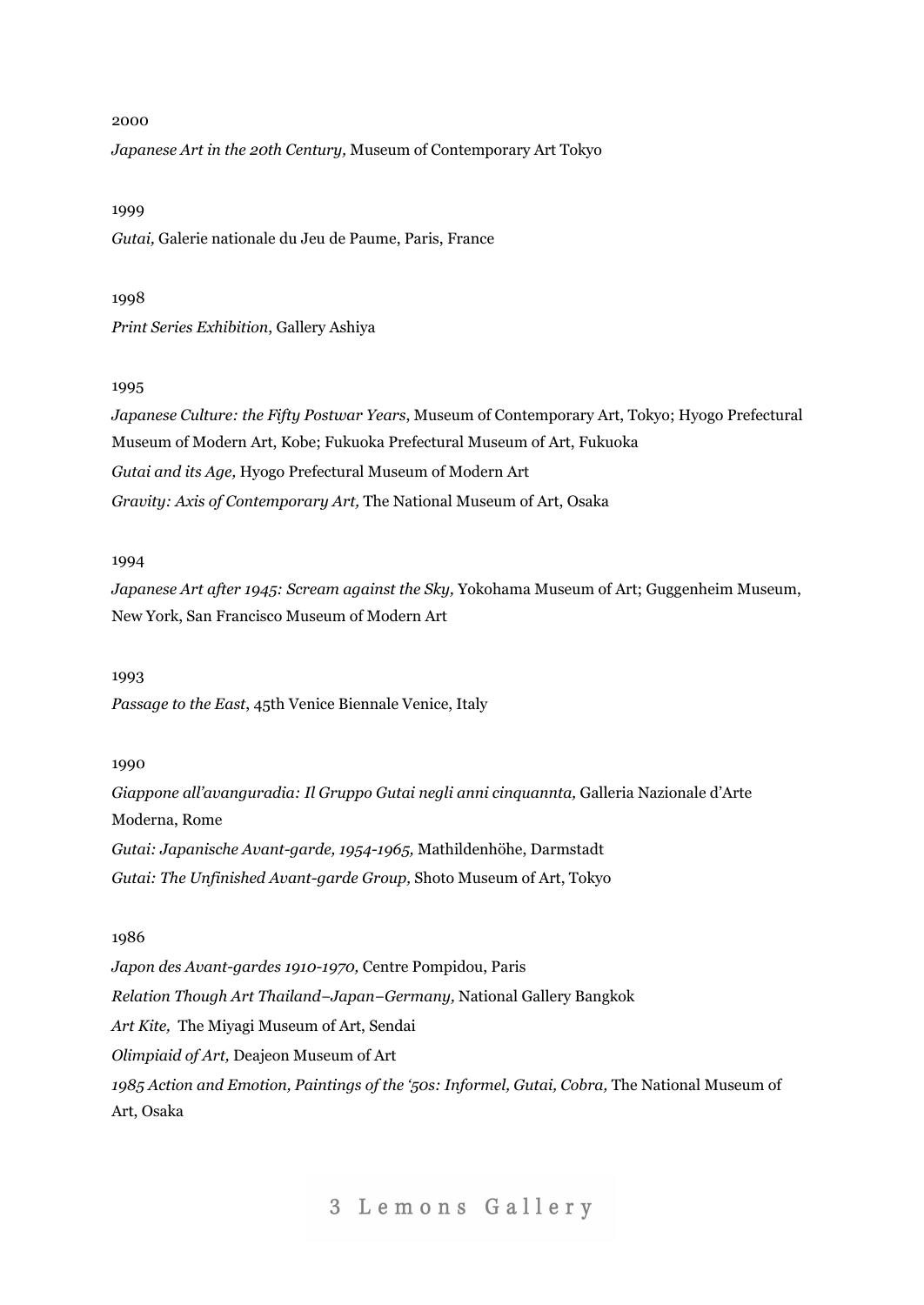*Japan Contemporary Paintings,* National Gallery of Modern Art, New Delhi, India *Grupo Gutai Pintura y Accion,* Museo Español De Arte Conteporaneo, Madrid

## 1984

*Sadamasa Motonaga and Kazuo Shiraga,* Wakayama Prefectural Museum of Modern Art, Wakayama

#### 1982

14th Alexandria Biennale Alexandria, Egypt

## 1981

*The 1950s: Gloom and Shafts of Light,* Tokyo Metropolitan Art Museum Contemporary Art Exhibition of Japan: Trends of Japanese Art in the 1970 *The 1960––A Decade of Change In Contemporary Japanese Art,* The National Museum of Modern Art, Tokyo

## 1980

*Artists Today II: Jiro Takamatsu and Sadamasa Motonaga,* The National Museum of Art, Osaka

#### 1978

*Beauty of Space: Beauty is Alive,* Tochigi Prefectural Museum of Fine Arts

## 1977

*9th International Painting Festival,* Cagnes-Sur-Mer

1975

*Abstractions by Four Hyogo Artists: Suda Kokuta, Tsutaka Waichi, Motonaga Sadamasa, Shiraga Kazuo,* Hyogo Prefectural Museum of Modern Art, Kobe

## 1974

*Japan pa Louisiana,* Louisiana Museum of Modern Art, Denmark

## 1973

*Development of Postwar Japanese Art: Abstract and Non-figurative,* The National Museum of Modern Art, Tokyo

*Recent Acquisitions, 1968-1973*, The Museum of Modern Art, New York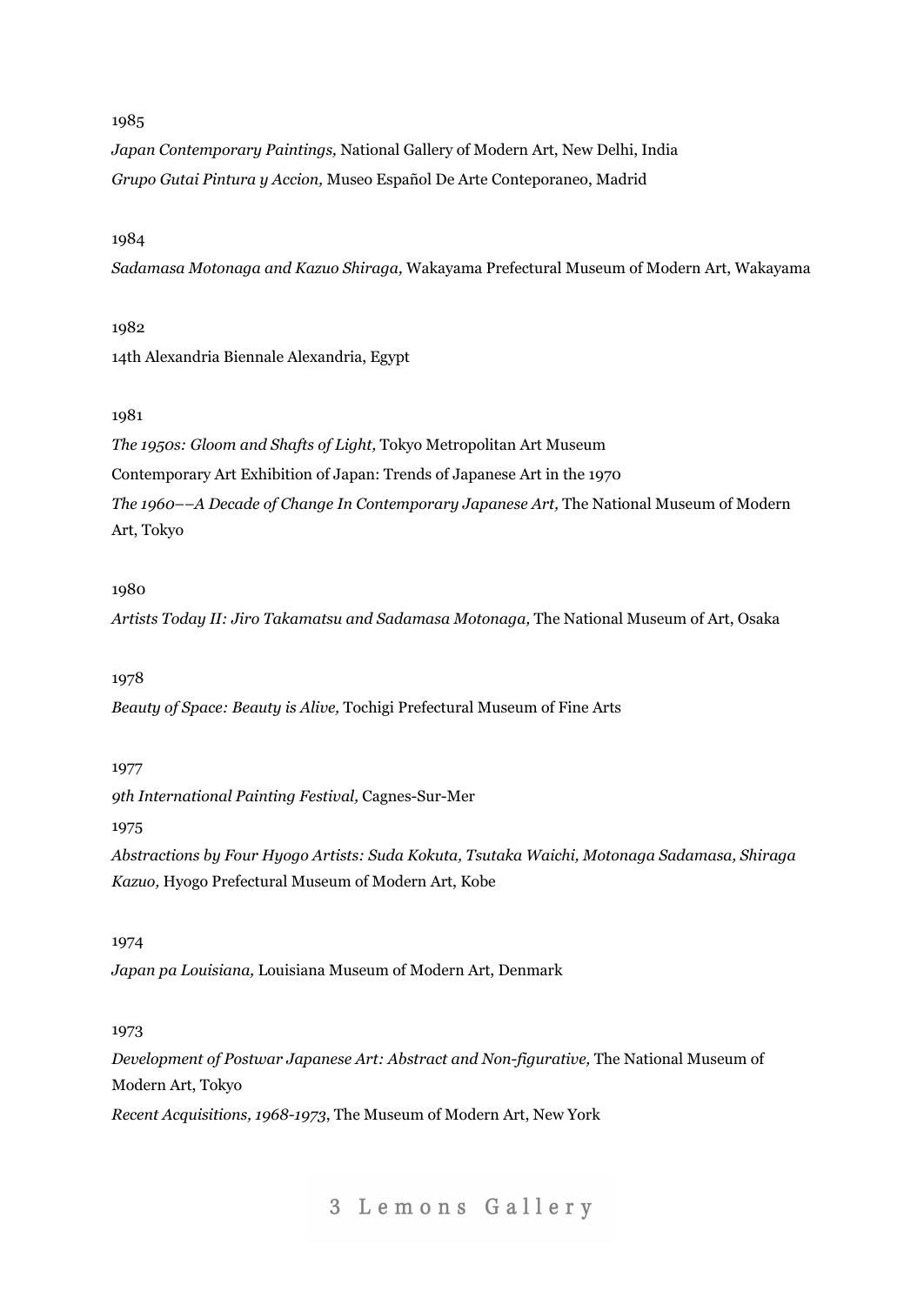*Bird's Eye View of Contemporary Art,* The National Museum of Modern Art, Kyoto

## 1971

*Aspetti de'll informale-Mostra Storica Internazionale,* Pinacoteca Provinciale di Bari

## 1970

*Expo '70- Contemporary trends,* Expo Museum of Fine Arts, Osaka

## 1969

*Contemporary Art: Dialogue between the East and the West,* The National Museum of Modern Art, Tokyo

## 1968

*Espaces Abstraits de l' intuition a la Formalisation,* Milan *1st Indian Triennale of World Art,* New Delhi

## 1966

*7th Contemporary Japan Art Exhibition,* Tokyo Metropolitan Art Museum

## 1965

*The New Japanese Painting and Sculpture,* San Francisco Museum of Art, San Francisco; Denver Art Museum, Denver; Krannert Art Museum, University of Illinois, Champaign; Joslyn Art Museum, Omaha; The Columbus Gallery of Fine Arts, Columbus; The Museum of Modern Art, New York; Baltimore Museum of Art, Baltimore; Milwaukee Art Center, Milwaukee *Nul 1965,* Stedelijk Museum, Amsterdam

## 1964

*6th Contemporary Japan Art Exhibition,* Tokyo Metropolitan Art Museum, Tokyo *Contemporary Japanese Painting,* Corcoran Gallery of Art, Washington D.C.

## 1963

*Contemporary Trend of the West and Japan,* National Museum of Modern Art, Kyoto

## 1961

*6th Japan International Art Exhibition,* Tokyo Metropolitan Art Museum, Tokyo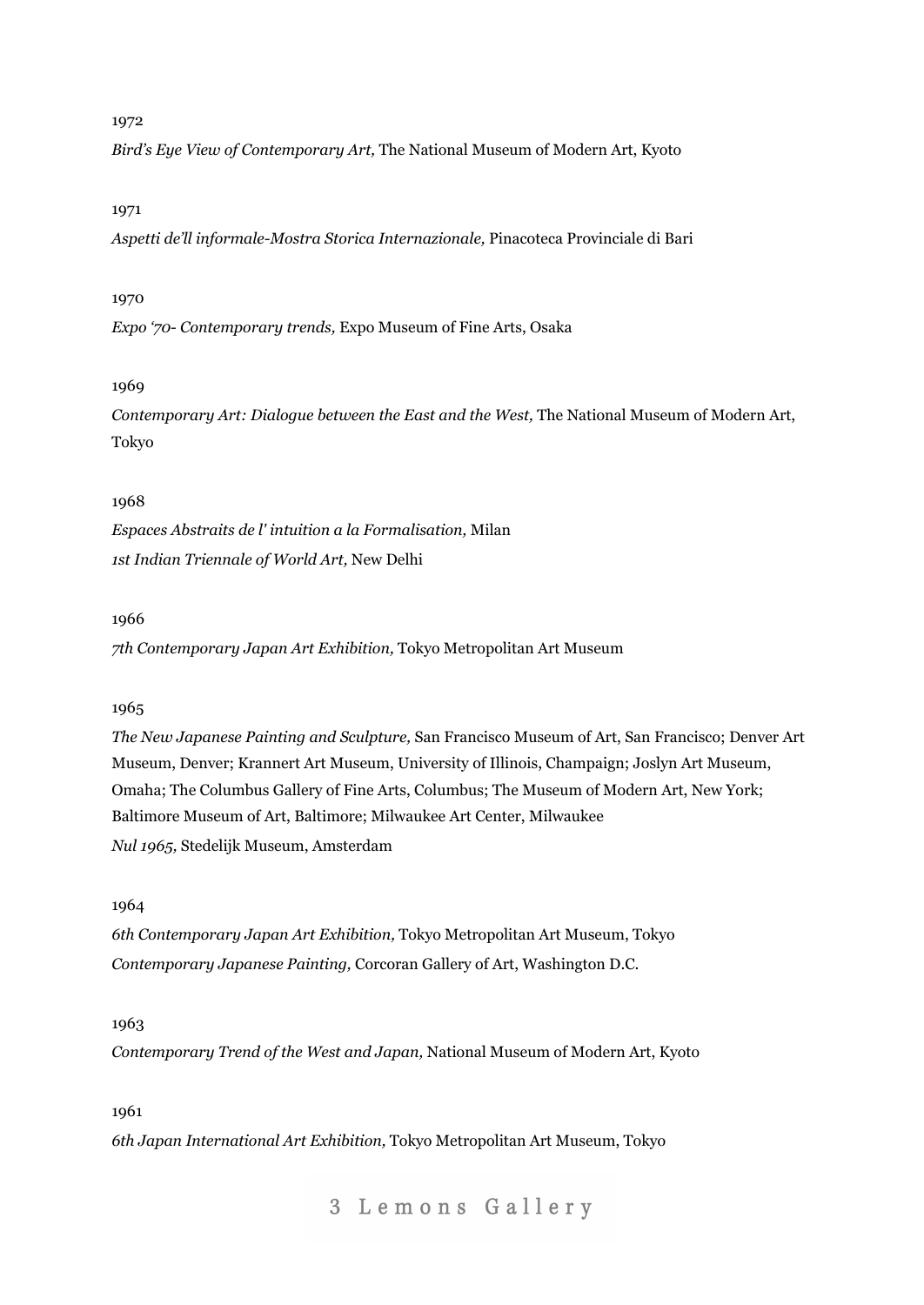*6th Japan International Art Exhibition,* Sogo Department Store, Osaka

1960 *International Sky Festival,* Osaka

## 1959

*Arte Nuova*, Circolo degli Artisti, Palazzo Graneri, Torino

#### 1957

*Gutai Art On the Stage,* Sankei Hall, Osaka

#### 1955

*Experimental Outdoor Exhibition of Modern Art to Challenge the Midsummer Sun,* Ashiya Park, Hyogo *1st Gutai Art Exhibition,* Ohara Hall, Tokyo, Japan

1953 6th Ashiya City Art Exhibition Ashiya, Japan

## **AWARDS**

- 1964 Prize for Excellence at the 6th Contemporary Art Exhibition of Japan
- 1983 Grand Prix, Shincho Foundation Grand Prix at the 4th International Biennale Exhibition of Prints, Seoul Association Prize, Japan Association for the Promotion of Arts
- 1986 Hyogo Prefecture Culture Award
- 1988 Medal of Chevalier of the Order of Arts and Letters
- 1991 Purple Ribbon Medal of Honor
- 1992 Osaka Art Award
- 1996 Kobe Shimbun Peace Prize
- 1997 The Order of the Rising Sun, Gold Rays with Rosette
- 2002 Culture Merit Award from the Mie Prefecture